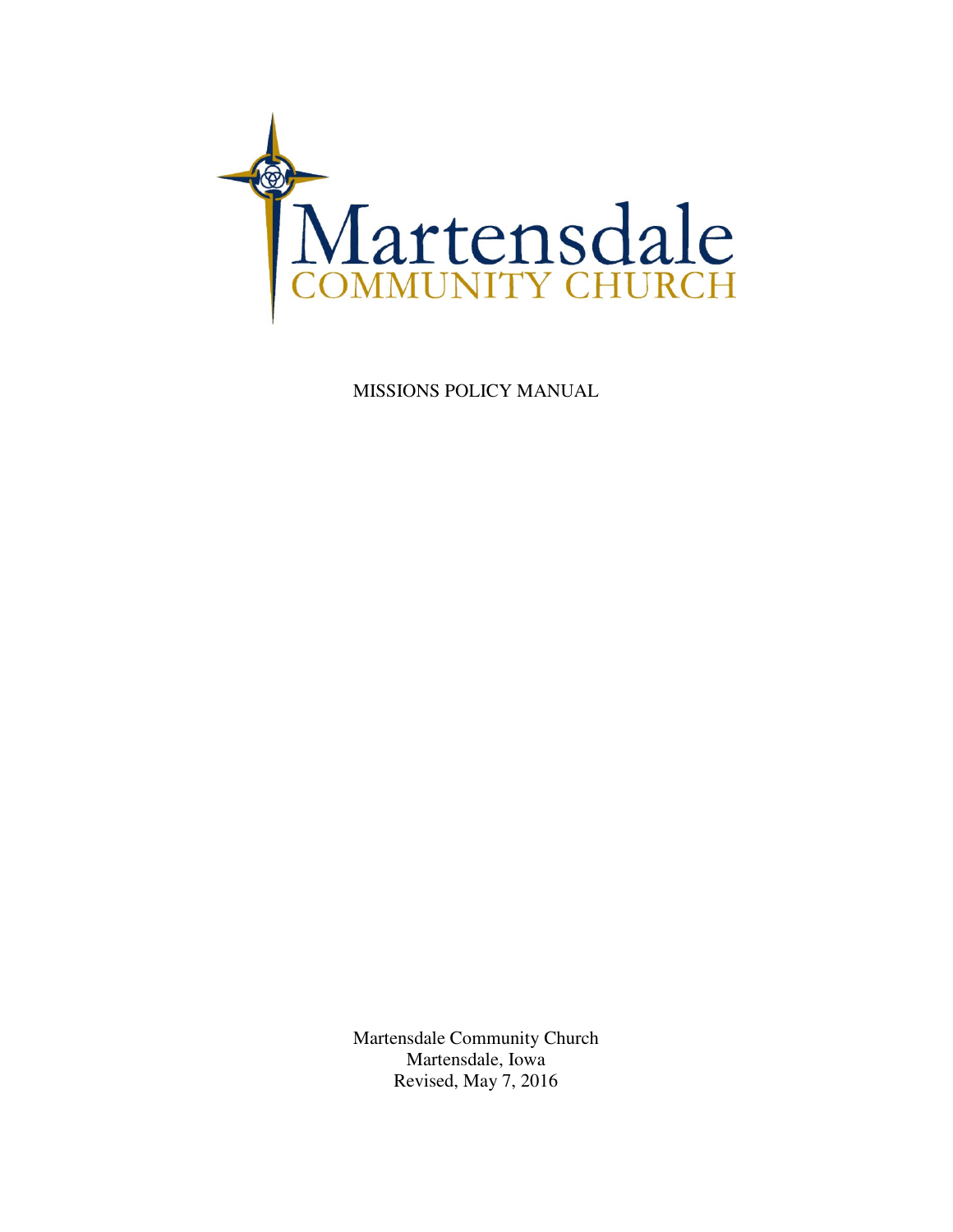# **CONTENTS**

| $\mathbf{I}$ . |  |
|----------------|--|
| II.            |  |
| III.           |  |
| IV.            |  |
| V.             |  |
| VI.            |  |
| VII.           |  |
| VIII.          |  |
|                |  |
|                |  |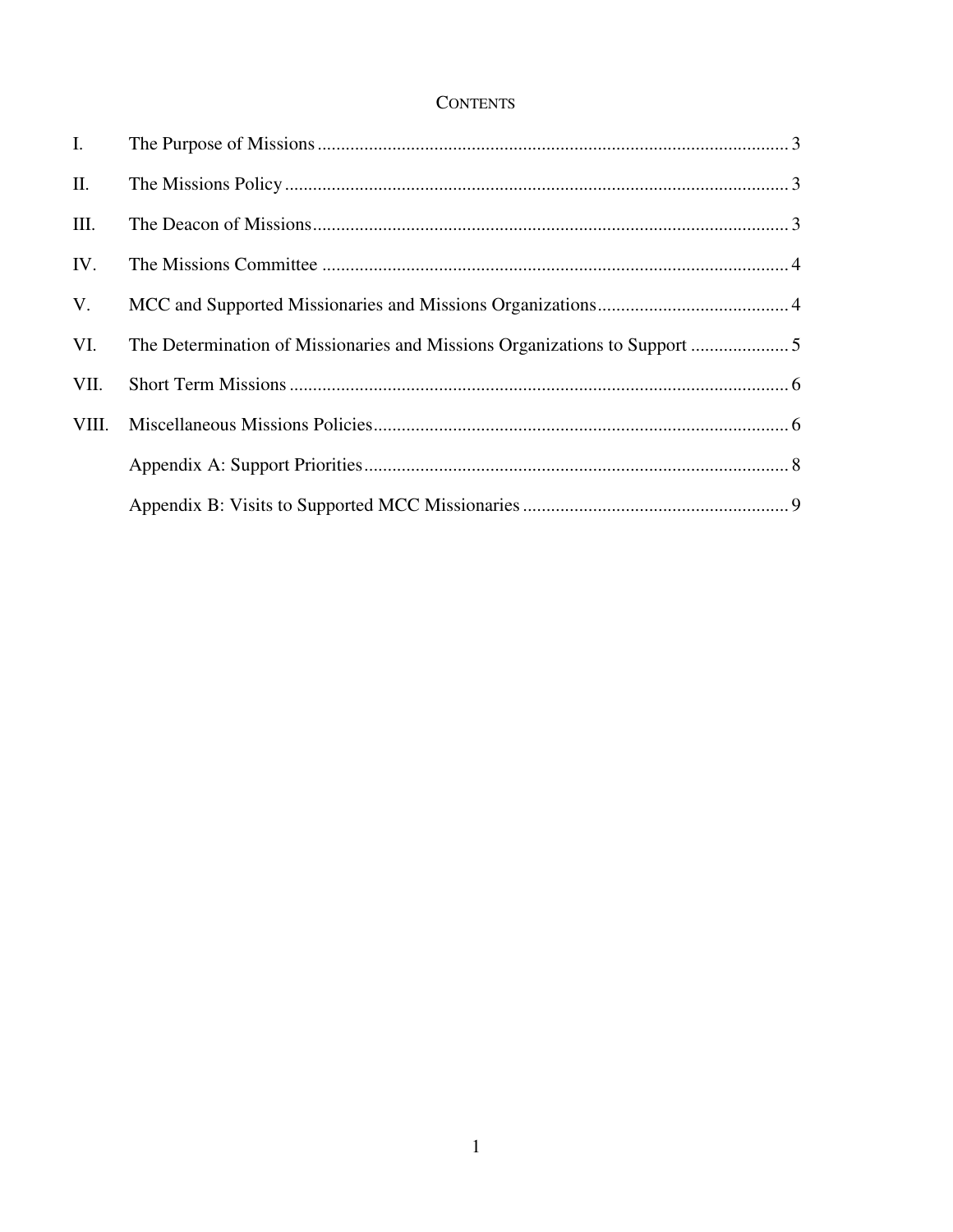#### LIST OF ABBREVIATIONS

| <b>BoE</b>   | <b>Board of Elders</b>                               |
|--------------|------------------------------------------------------|
| DoM          | Deacon of Missions                                   |
| <b>MC</b>    | <b>Missions Committee</b>                            |
| <b>MCC</b>   | <b>Martensdale Community Church</b>                  |
| MO           | Missions Organization, Agency, etc.                  |
| <b>SMMOs</b> | Supported Missionaries and/or Missions Organizations |
| <b>SM</b>    | <b>Supported Missionary</b>                          |
| <b>STM</b>   | <b>Short Term Missionary</b>                         |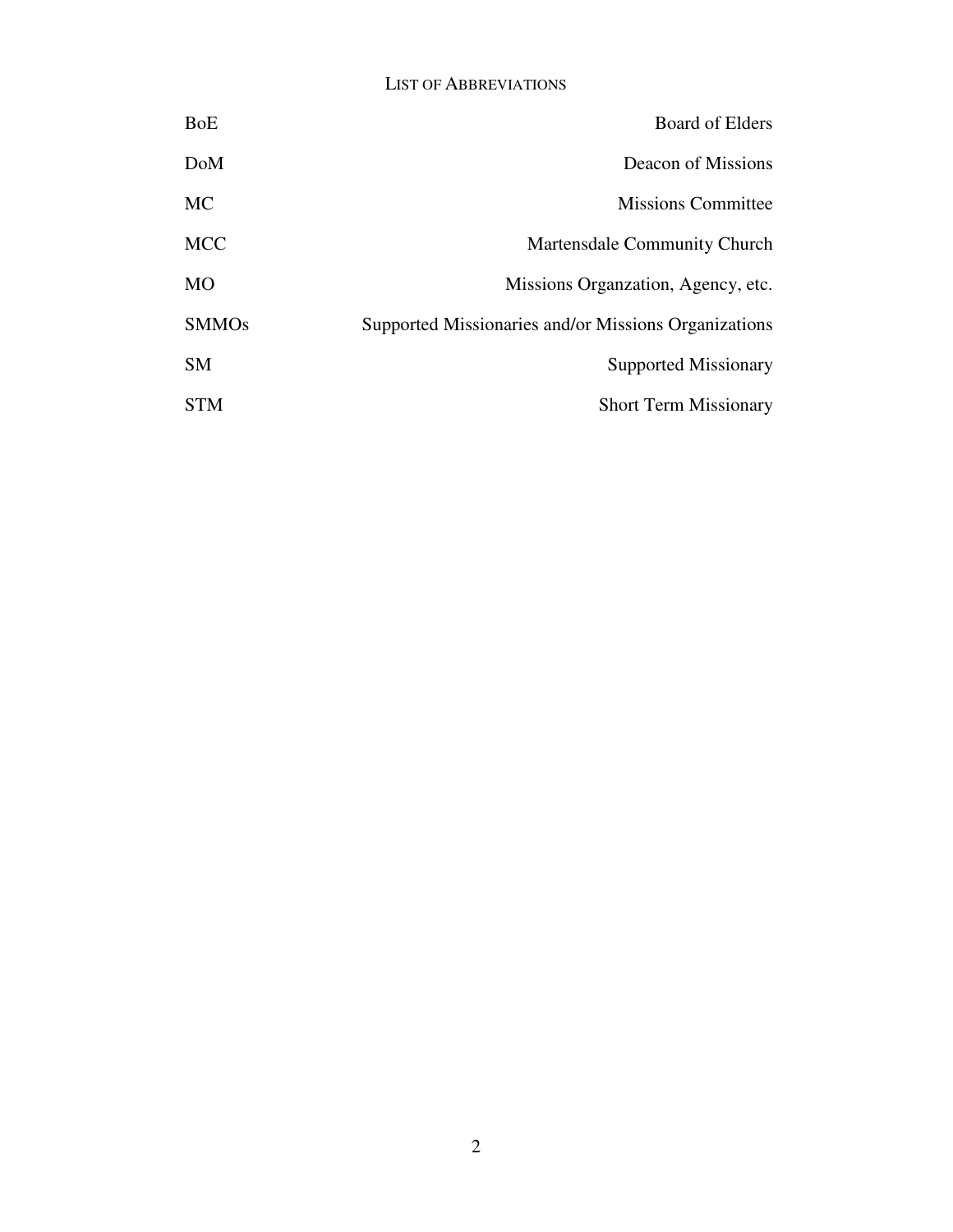## **I. The Purpose of Missions**

The purpose of missions is to make disciples of all nations through the proclamation of the gospel and biblical instruction. Missions is accomplished by individuals sent out from local churches to unreached or formative peoples.

#### **II. The Missions Policy**

- A. The Purpose of the Missions Policy.
	- 1. To provide a clear sense of direction for the DoM.
	- 2. To assist the DoM in making decisions.
- B. The Flexibility of the Missions Policy.
	- 1. Exceptions to the Missions Policy can be made at any time, with the approval of the BoE.
	- 2. Changes can be made to the Missions Policy as outlined below.
- C. The Revision of the Missions Policy.
	- 1. The Missions Policy may be revised as often as needed with approval from the BoE.
	- 2. The Missions Policy will be reviewed in part or in whole, at the request of the DoM, and/or at the discretion of the BoE.

#### **III. The Deacon of Missions**

- A. The Purpose of the DoM.
	- 1. To implement the vision of the BoE (as outlined in this document) for foreign and domestic missions.
	- 2. To act as liaison between the BoE and SMMOs.
- B. The Responsibilities of the DoM.
	- 1. Direct and oversee implementation of the Missions Budget.
		- a. Prepare the Missions Budget.
			- Prepare a draft of the Missions Budget and present it to the BoE for review.
			- The final draft of the Missions Budget will be presented by the BoE to the congregation for final approval at the annual congregational meeting.
		- b. Prioritize the Missions Budget in accordance with Appendix A: Support Priorities.
	- 2. Evaluate and recommend (at his discretion) to the BoE potential SMMOs who fulfill the criteria for SMMOs (see VI. B.), and are within the basic framework of the MCC Budget.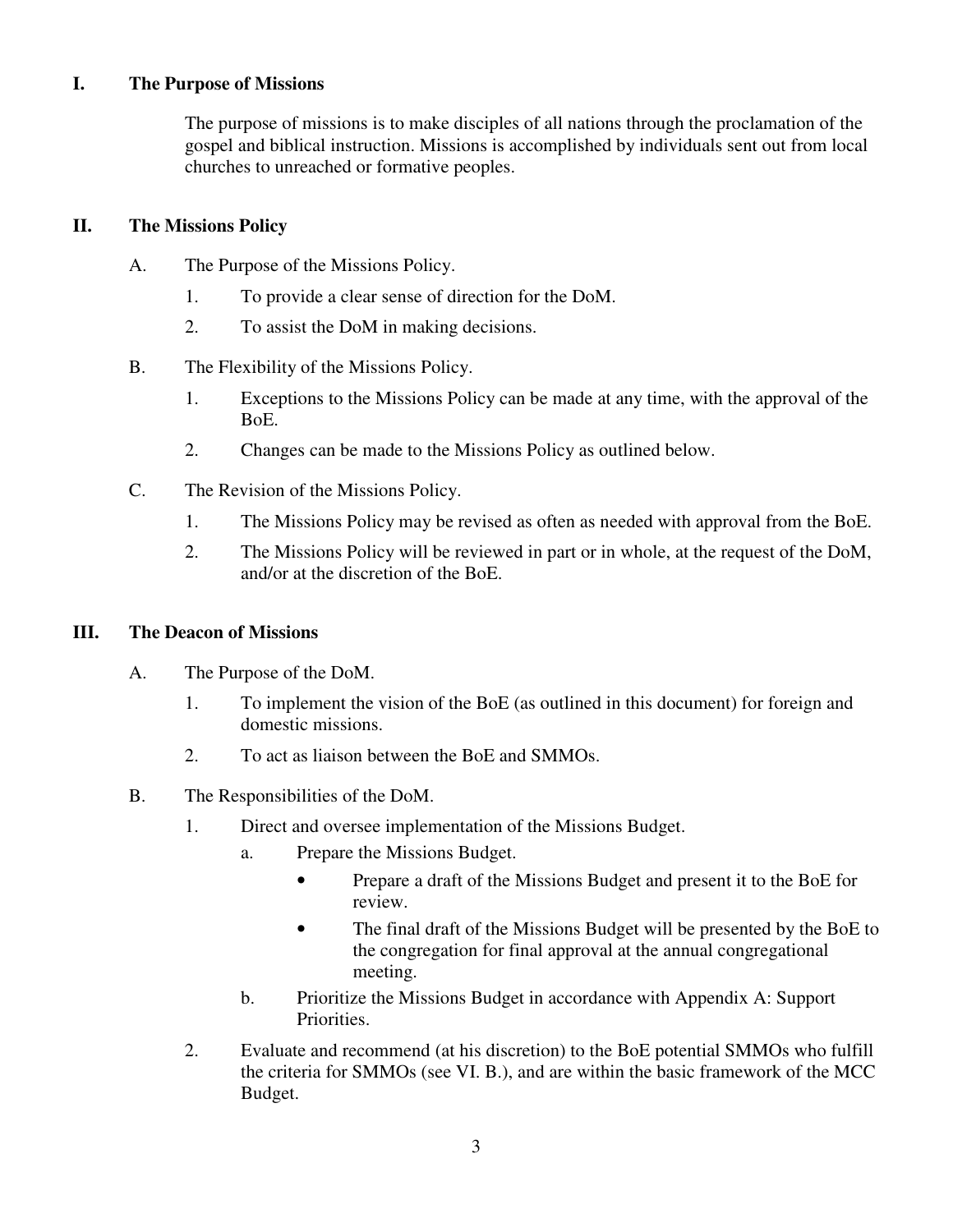- 3. Ensure SMMOs are consistent with their own ministry vision, and with the vision of the BoE.
- 4. Maintain communication with all SMMOs in order to stay abreast of:
	- a. Ministry progress.
	- b. Spiritual and physical needs.
	- c. Significant developments in life and ministry.
- 5. Keep the BoE and MCC informed of the ministries of SMMOs by:
	- a. Informing the BoE as soon as possible of potential visitation from any SMs.
	- b. Providing updates in the Messenger (at least annually for each SM).
	- c. Posting and/or distributing correspondence from SMMOs.
	- d. Notifying the BoE and MCC of timely prayer needs.
- 6. Perform any other necessary duties as directed by the BoE.

## **IV. The Missions Committee**

A. The Purpose of the MC.

If the DoM determines the MC is necessary (see MCC Articles of Incorporation, Article IV, Section 1), its purpose will be to assist the DoM in fulfilling his purpose and responsibilities (see III. B.).

- B. The Appointment of MC members (including subcommittee members).
	- 1. The number of members shall be determined by the DoM.
	- 2. Members shall be appointed by the DoM.
	- 3. Member appointments shall be approved by BoE.
- C. The Qualifications for MC members.
	- 1. You must be a member of MCC in regular attendance and good standing.
	- 2. You must not be living in outright or public sin.
- D. The Expectations for MC members.
	- 1. Faithfully attend scheduled MC meetings.
	- 2. Diligently complete any assignments given by the DoM.

## **V. MCC and Supported Missionaries and Missions Organizations**

- A. Commitments of MCC to SMMOs.
	- 1. MCC commits to support compliant SMMOs in the amount and for the duration agreed upon at the onset of its support as annually approved in the church budget.
	- 2. MCC commits to notify all SMMOs of any necessary changes to the amount or duration of support as soon as possible.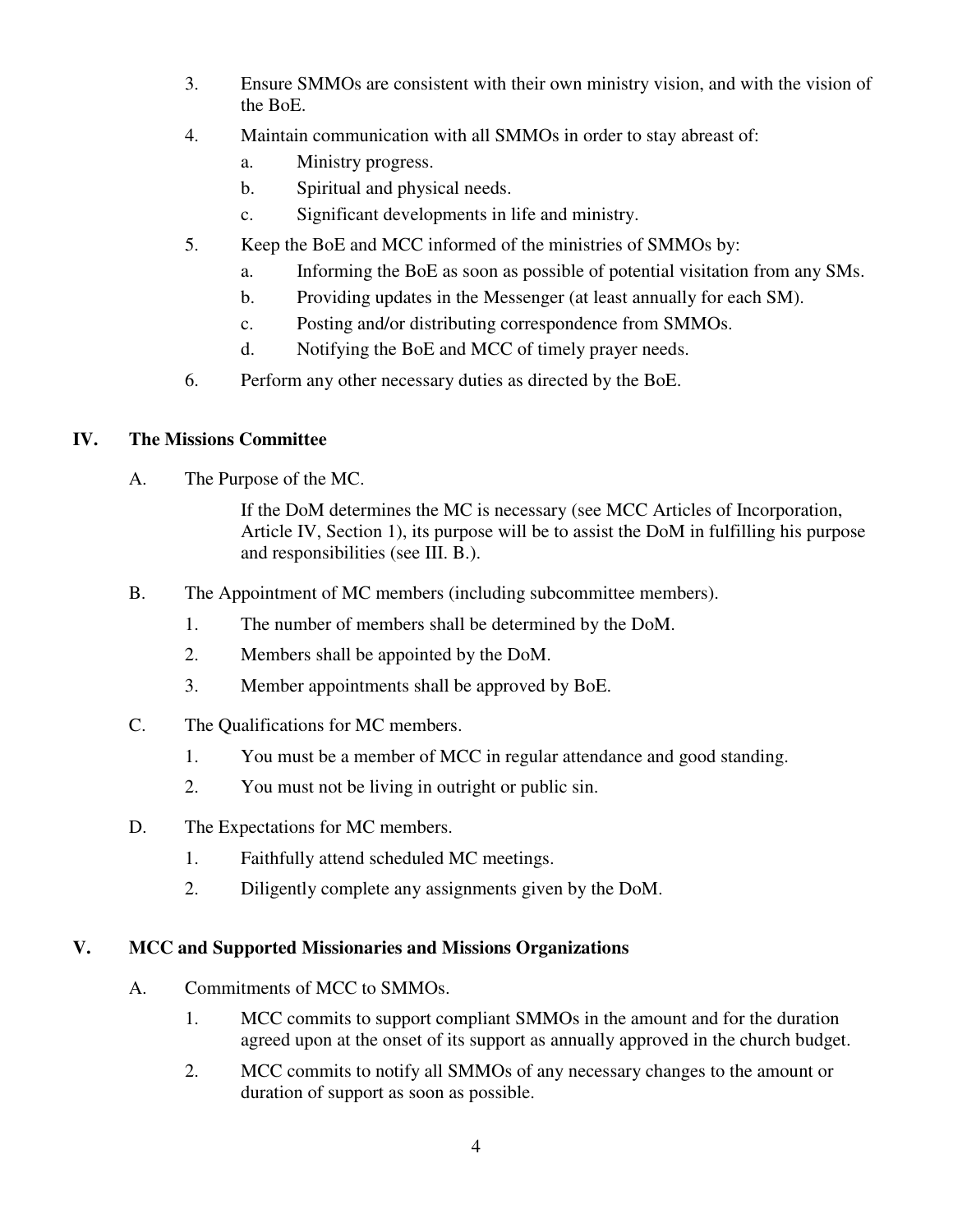- 3. MCC commits to hold its SMMOs accountable to biblical, spiritual, and financial fidelity.
- 4. MCC commits to praying for supported SMMOs and their ministries.
- 5. MCC makes no additional implied commitments to SMMOs, such as insurance or retirement.
- B. Commitments of SMMOs to MCC.
	- 1. SMs on furlough should seek to spend time with MCC as possible.
	- 2. No SMs should solicit funds on their own from individuals within MCC without prior approval from the DoM. SMs should present their needs directly to the DoM.
	- 3. Correspondence.
		- a. As feasible, SMs should correspond with the DoM at least quarterly. If quarterly correspondence is not feasible, SMs should make alternate arrangements with the DoM.
		- b. Desired correspondence includes:
			- Updates to the ministry (including successes, failures, challenges) and lives (personal and spiritual) of the SMs.
			- Spiritual, physical, and financial needs.
		- c. Any substantive changes to the doctrinal positions or beliefs of SMMOs must be communicated to the DOM immediately.

# **VI. The Determination of Missionaries and Missions Organizations to Support**

- A. General considerations.
	- 1. Because of the biblical model of partnership, accountability, and support, it will be the normal practice of MCC to support missionaries who plan to serve through an MO.
	- 2. Because MOs are not biblically mandated, and a local church could provide the partnership, accountability, and support needed by an SM, MCC will consider exceptions to VI. A. 1. Such circumstances will be scrutinized more closely to account for the lack of an MO.
	- 3. The philosophy of MCC regarding missions support is that it is better to support fewer missionaries with more than it is to support more missionaries with less.
	- 4. Support is reviewed annually with consideration given to exchange rates, particular needs of SMs, and other outside support.
	- 5. See Appendix A for a discussion of MCC's support priorities.
- B. Criteria for Selecting New Candidates to Support.
	- 1. Missionary candidates will participate in the DoM pre-selection interview process.
	- 2. If the candidate is approved by the DoM, he shall be recommended to the BoE for additional interview(s) and/or final approval.
	- 3. The following criteria will be used by the DoM for selecting SMs: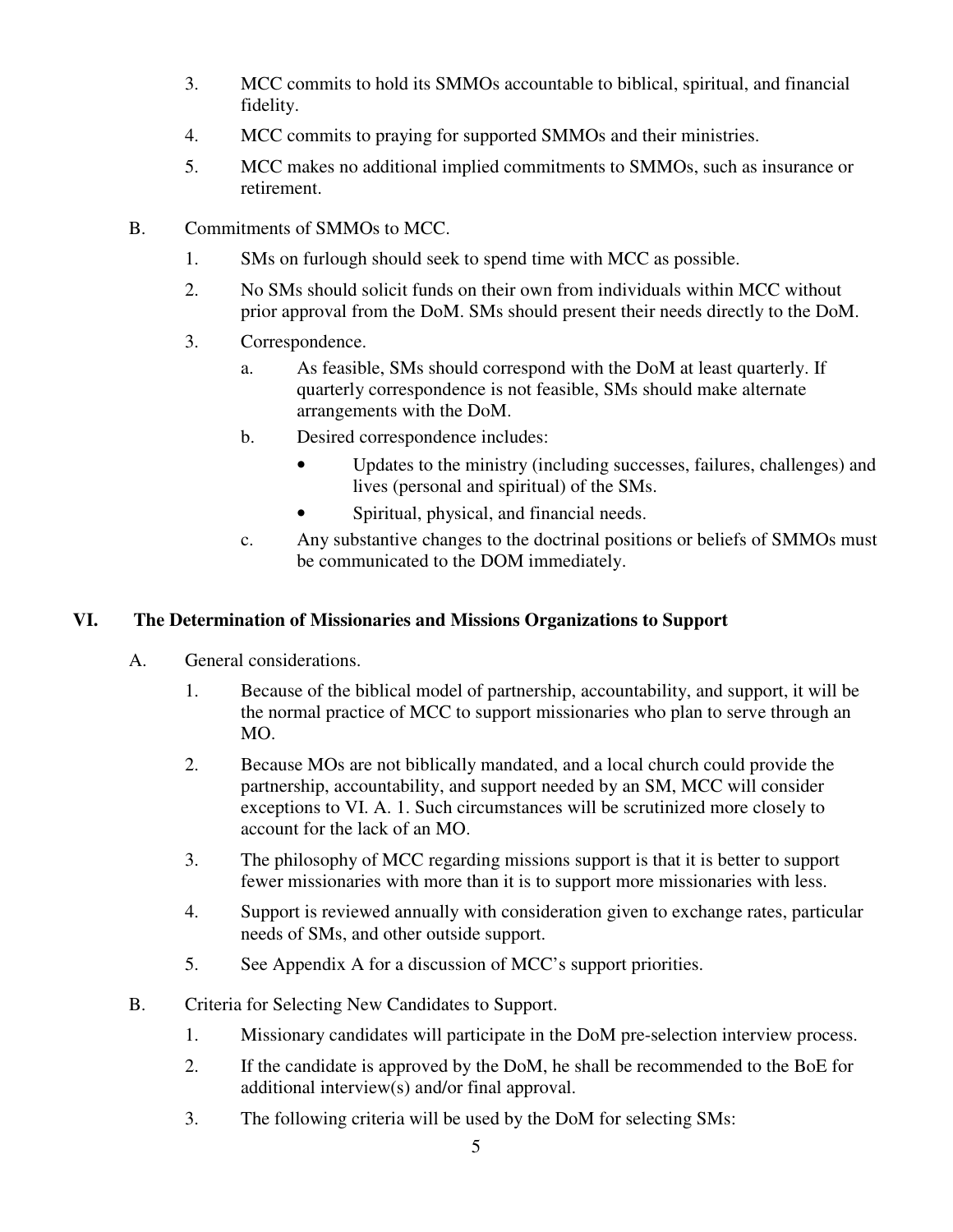- a. All SMs and MOs must have doctrinal positions and beliefs that are in accord with the MCC statement of faith, as determined by the BoE.
- b. A pattern of Spiritual fruit and obedience to God's Word.
- c. A minimum of 2 years of active membership in an evangelical local church.
- d. Proper training, experience, or education appropriate to his/her assignment.
- e. SMs must be able to demonstrate the wisdom of God in their mission.
- C. Initiation and Cessation of Support.
	- 1. During MO approved furloughs, support for SMs will continue.
	- 2. SMs who change their doctrinal convictions or are dismissed by their MO, may have support withdrawn immediately, at the discretion of the BoE.
	- 3. If MCC is not able to maintain the same level of financial support, the DoM will (as far as possible) notify SMs 90 days prior to the reduction or withdrawal of support.
	- 4. If an SM has not voluntarily contacted the DoM for a period of three months (without having made prior arrangements), all support may be withdrawn.

## **VII. Short Term Missions**

- A. Definition: a Short Term Mission is defined as a mission with a duration of service intended to be less than one year.
- B. Criteria for selecting STMs. An STM must:
	- 1. Be a member at MCC (for at least 6 months prior to selection).
	- 2. Have a pattern of spiritual fruit and obedience to God's Word.
	- 3. Have parental approval if under 18 (or still living with their parents' support).
	- 4. Be able to demonstrate the wisdom of God in their mission.
	- 5. Have training, experience, or education appropriate to their assignment.
	- 6. Be going through an MO or local church with doctrinal positions and beliefs that are in accord with the MCC Articles of Faith, as determined by the BoE.
	- 7. Be willing to present their work to MCC before and after the mission.
- C. If the candidate is approved by the DoM, he shall be recommended to the BoE for additional interview(s) and/or final approval.
- D. The DoM will endeavor to assist qualified individuals with a desire for short term service, in finding a sending organization.

## **VIII. Miscellaneous Missions Policies**

- A. Designated and One Time Gifts.
	- 1. Designated "General Missions" giving shall be forwarded to SMs over and above budgeted commitments.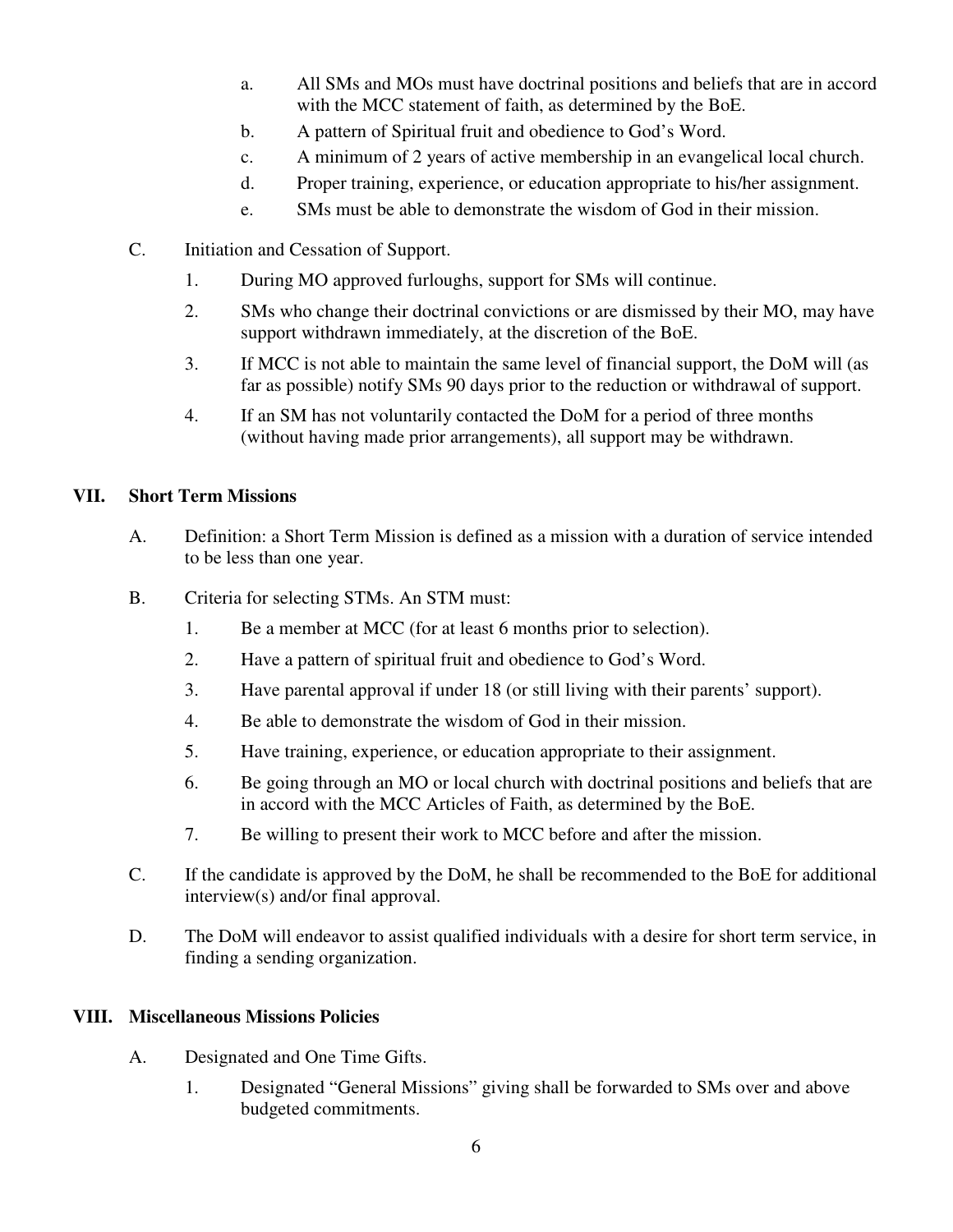- 2. No individual SMs may be designated in giving.
- 3. Designated gifts for non-approved MOs will be returned to the giver.
- B. Non-supported Missionaries.

Non supported missionaries may solicit support from individuals known to them personally, but should not solicit support from individuals at MCC through mailboxes, email lists, the directory, or any other form of mass or general communication.

C. Honoraria for Visiting Missionary Speakers.

If an honorarium or travel expenses are provided for a visiting SM, funds shall be provided from the Missions Budget. If BoE approved pulpit supply is performed by an SM, funds shall be provided out of the general budget.

D. Church Planting SMMOs.

Time frames should be attached to support for SMs focused on Church Planting.

- E. Discretionary Funds.
	- 1. The Discretionary Fund is established annually by the DoM for:
		- a. Emergency needs of missionaries.
		- b. Special projects for or by SMMOs.
		- c. Visiting SM expenses.
		- d. Missionary Conferences.
			- Conference must be approved by the BoE.
			- May be used for any MCC member.
			- May cover registration fees, travel expenses, and lodging.
	- 2. Not more than \$500 may be spent on one project without approval from the BoE.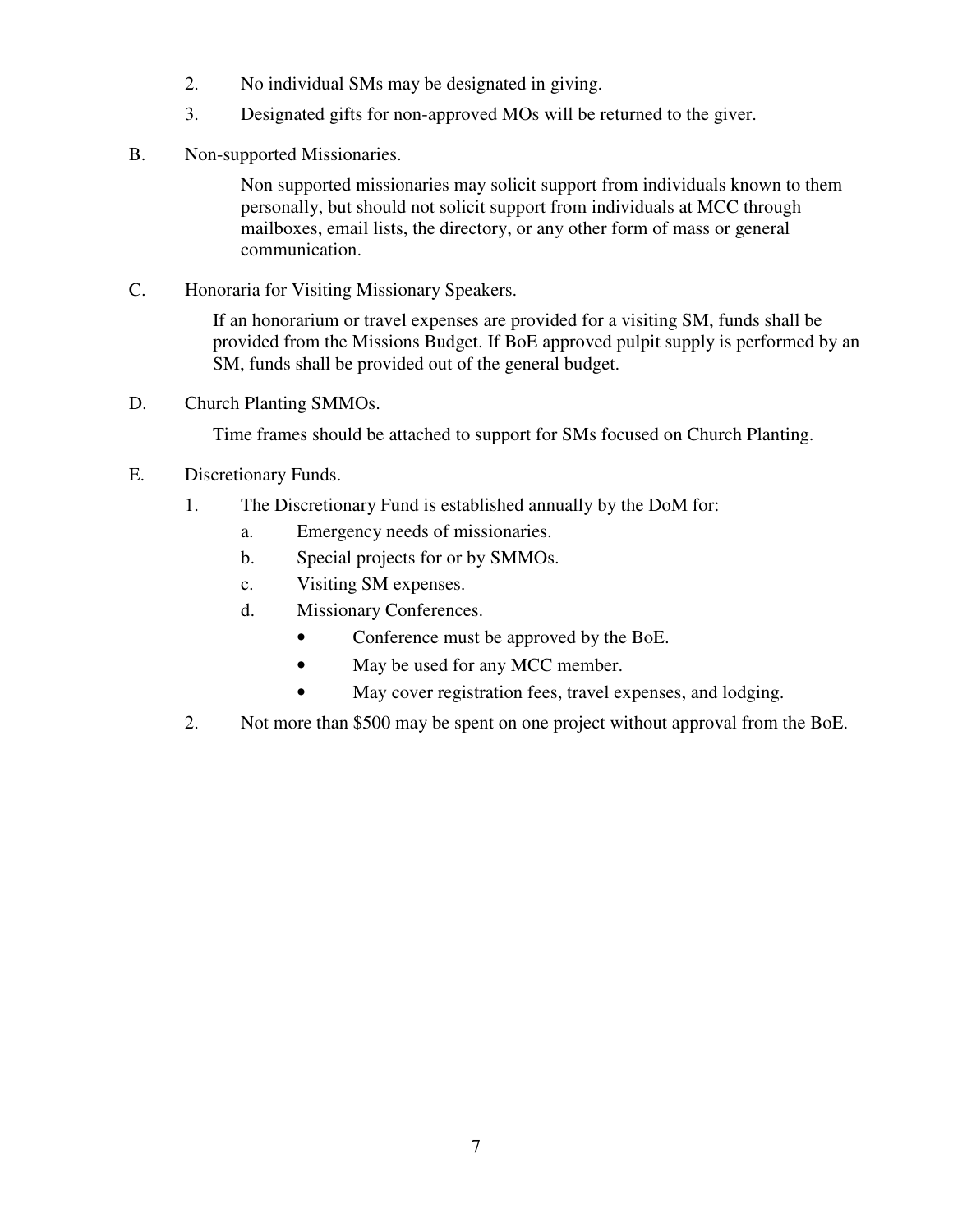## **Appendix A: Support Priorities**

*The following table is an attempt to show the missions priorities held by MCC. This table cannot account for all circumstances or potential situations which may arise, and therefore individual exceptions may be made. To guide in this process the following general principles should be observed:* 

- Members of MCC are a higher priority than non-MCC members.
- Individuals are a higher priority than organizations.
- Unreached peoples are a higher priority than formative peoples.
- Church Planting (among the unreached) and Church Strengthening (among the formative) are higher priorities than Support and Administration, and Other Ministries.
- Greater commitment to a mission is a higher priority than a lesser commitment (sometimes seen in the length of mission).
- A potential missionary's level of qualification is critical to determining support. After evaluating the level of qualification, the BoE and/or the DoM will make appropriate adjustments to a potential missionary's priority. This adjustment will be made apart from the grid.
- We believe that all genuine biblical missions has as its aim the planting and strengthening of local churches. Therefore priority will be given to SMMOs who demonstrate the centrality of the local church. This is seen both in the sending process, and in the actual focus of the mission.

| Entity          | <b>Target</b>          | <b>Church Planting /</b><br><b>Church Strengthening</b> | <b>Support and</b><br>Administration | <b>Other Ministries</b> |
|-----------------|------------------------|---------------------------------------------------------|--------------------------------------|-------------------------|
|                 | Unreached <sup>1</sup> |                                                         |                                      |                         |
| MCC member      | Formative <sup>2</sup> | 3                                                       | 8                                    | 12                      |
| Non MCC member  | Unreached              |                                                         | 6                                    | 13                      |
|                 | Formative              |                                                         | 9                                    | 14                      |
| <b>Missions</b> | Unreached              |                                                         |                                      | 15                      |
| Organization    | Formative              | 10                                                      |                                      | 16                      |

 $\overline{a}$ 

<sup>&</sup>lt;sup>1</sup> An "unreached" people group refers to an ethnolinguistic group without an indigenous, self-propagating church capable of evangelizing the rest of the group. This corresponds to between 0-2% Evangelical.

<sup>&</sup>lt;sup>2</sup> A "formative" people group refers to an ethnolinguistic group with an indigenous, self-propagating church, but with an evangelical population of less than 5%.